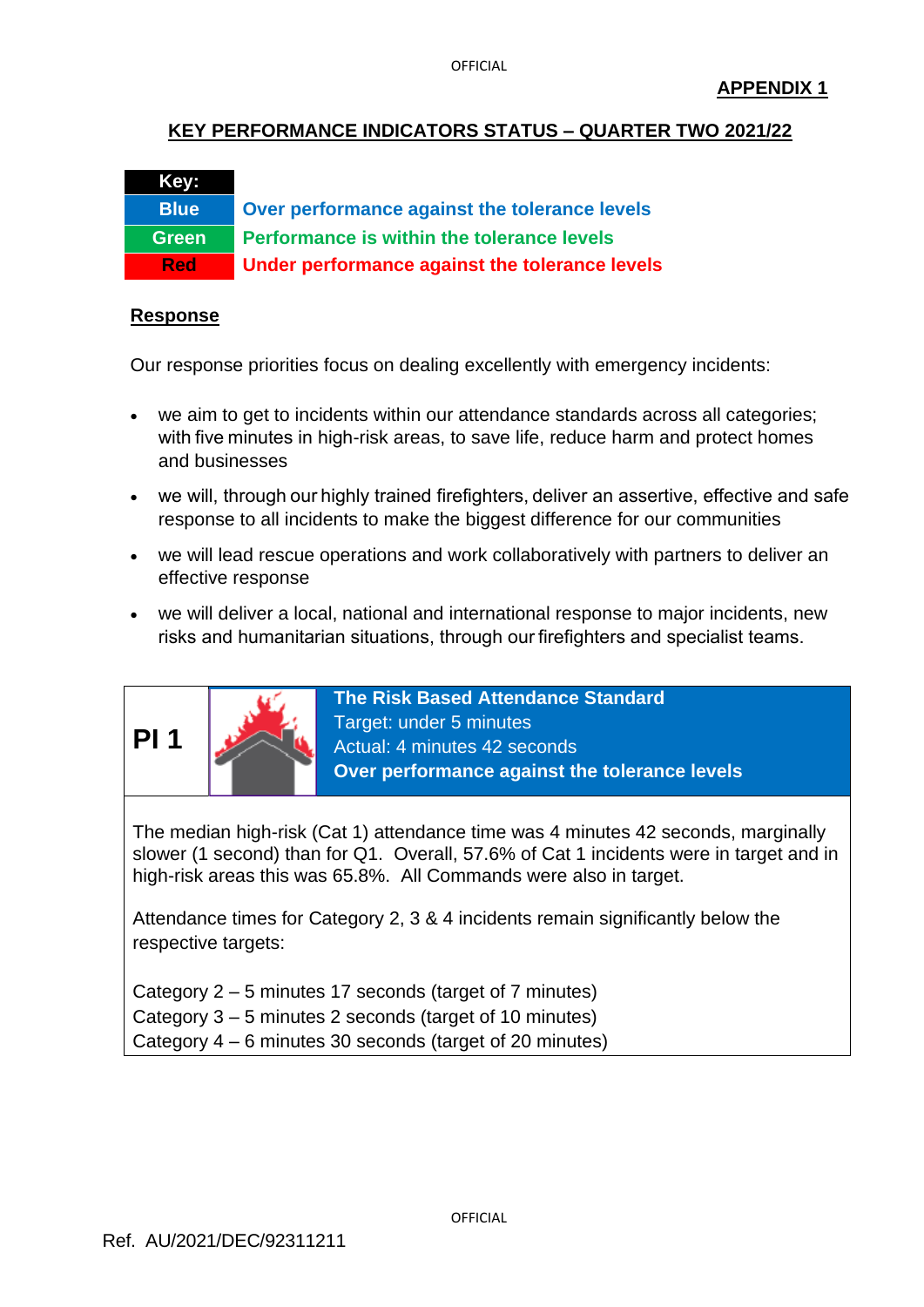## **Prevention**

Our prevention priorities focus on making safer, healthier communities:

- we will work with our partners to reduce fire related risks faced by the most vulnerable in our communities
- we will improve the safety, health and well-being of the most vulnerable people in our communities, through targeted prevention activities directly linked to vulnerability from fire
- we will educate to prevent arson related incidents, supporting safer and stronger communities through our partnership working
- we will reduce the number of people killed or seriously injured on our roads through education and prevention, working with strategic partners
- we will work in partnership to support and protect the most vulnerable in our communities throughout the COVID-19 pandemic and beyond.





**The number of accidental dwelling fires** Target YTD: 844 (802 – 860) Actual to date: 778 **Over performance against the tolerance levels**

For the year-to-date (Apr-Sep inclusive), a total of 778 Accidental Dwelling Fires (ADF) were recorded across the Service. This is 66 (7.8%) fewer than the target of 844 and is also significantly fewer than both the three-year average of 844.3 and the same period in 2020/21. During Q2, a total of 385 ADF's were recorded across the Service, 1.8% (7 incidents) below target but within the overall target levels. Breakdown of incidents via Command Area:

- Year-to-date (YTD), Black Country North recorded a total of 127 ADF's, 24% below the target of 167 and the Command is therefore below target and tolerance for this period. The current YTD ADF figure is also significantly lower than the three-year average of 167.3 and the number recorded for the same period during 2020/21 which was 169. During Q2 Black Country North recorded a total of 63 ADF's which was 14.9% (11 incidents) below the target of 74 and hence is below tolerance. Walsall borough has recorded a YTD figure of 55 ADF's, 33 of which were recorded during Q2. Wolverhampton Borough has recorded a YTD figure of 72 ADF's of which 30 were recorded during Q2.
- YTD Black Country South recorded a total of 168 ADF's against the target level of 186 incidents. For the YTD, the Command is therefore within target. The Command should continue to monitor ADF levels as the current YTD figure is above both the three-year average (167.7) and the same period in 2020/21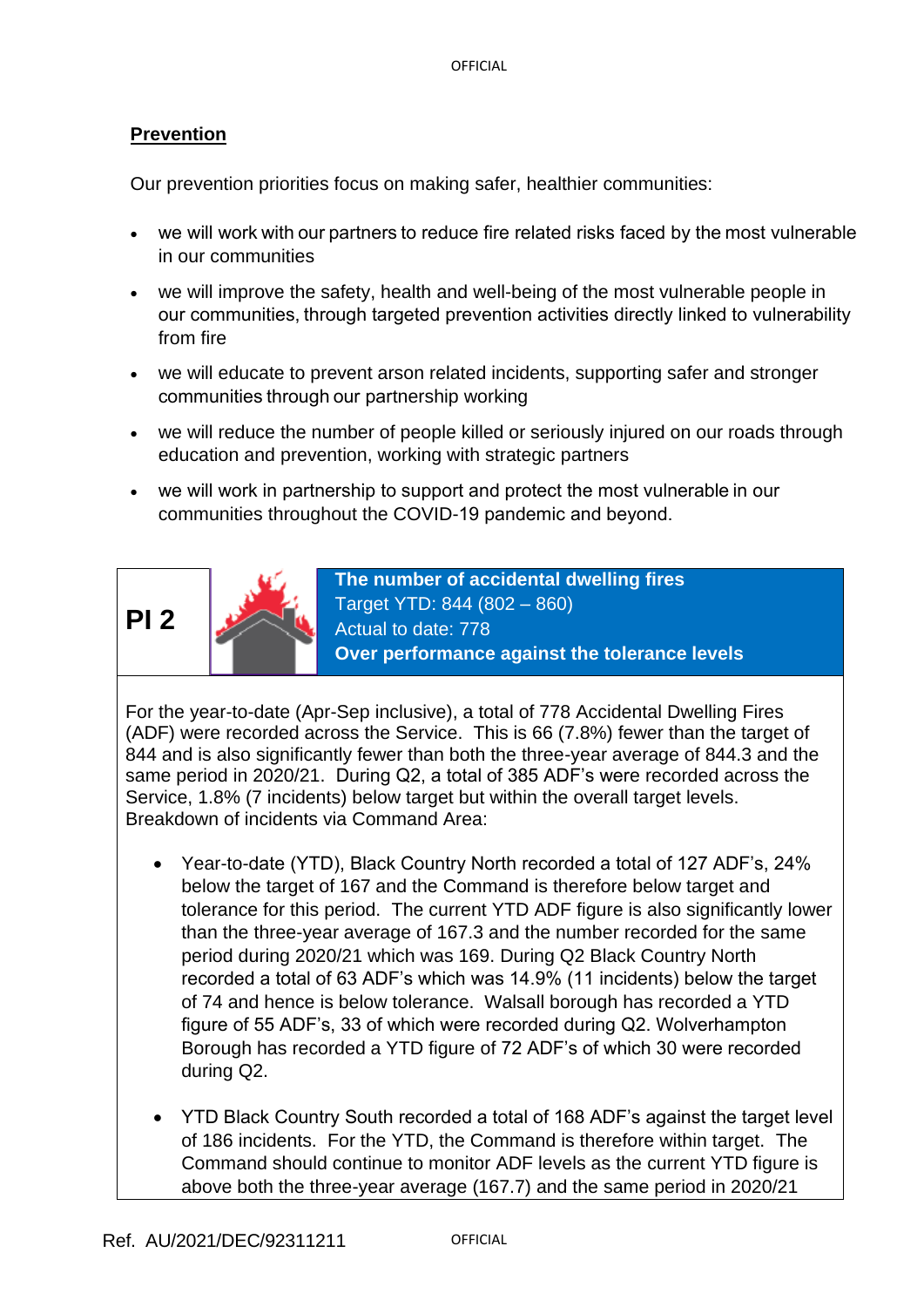(155). During Q2, the command was 8.9% above the target level of 79 ADF's having recorded a total of 86 incidents. This is due to Dudley borough being above target and tolerance for the quarter having recorded a total of 43 incidents compared to the target of 34. By contrast Sandwell has remained within target having recorded 43 ADF's against a target of 46.

- YTD Birmingham North is within target having recorded a total of 164 ADF's which is 5.2% below the target of 173. For Q2, however, Birmingham North was below target and tolerance having recorded 74 ADF's which is 10 below the target of 84.
- YTD Birmingham South is below target and tolerance, having recorded a total of 177 ADF's which is 11.5% fewer than the target of 200. This is also below the three-year-average of 200 and the same period in 2020/21 when 219 incidents were recorded. For Q2, Birmingham South was slightly over target having recorded 98 ADF's against the target of 92, however this remains within overall target levels.
- YTD Coventry and Solihull Command is within target having recorded a total of 142 ADF's which is 4.4% over the target of 136 incidents. This is slightly above the three-year-average of 136.3 incidents and marginally under the 143 recorded during the same period in 2020/21. However, Coventry borough is above tolerance levels for the YTD having recorded 98 ADF's which is 8.9% above the target of 90. Solihull borough is within target for the YTD having recorded a total of 44 ADF's which is 4.3% below the target of 46 incidents. For Q2 the Command was within target despite recording 64 incidents against the target of 62. Coventry recorded 43 ADF's against a target of 41 and Solihull recorded 21 against a target of 22 ADF's.

The following provides further analysis of the reasoning behind why Dudley and Coventry are in exception:

Black Country South Accidental Dwelling Fires are in exception due to the underperformance of Dudley borough (Sandwell borough is within target/tolerance for the quarter). During Q2 45 ADF incidents were recorded within Dudley Borough against a target of 34. For the same period during 2020/21 a total of 27 ADF incidents were recorded for the borough.

- During July Dudley borough recorded 13 incidents against a target of 12. Six incidents caused by unattended cooking equipment (chip pans accounted for four of these).
- During August Dudley borough recorded 20 incidents against a target of 13. Seven incidents caused whilst cooking. Faults in equipment or fuel supplies accounted for eight incidents.
- During September Dudley borough recorded 12 incidents against a target of 9. Five incidents resulted from faulty equipment/appliances, two were cooking related (one involved a chip pan), two resulted from careless handling, two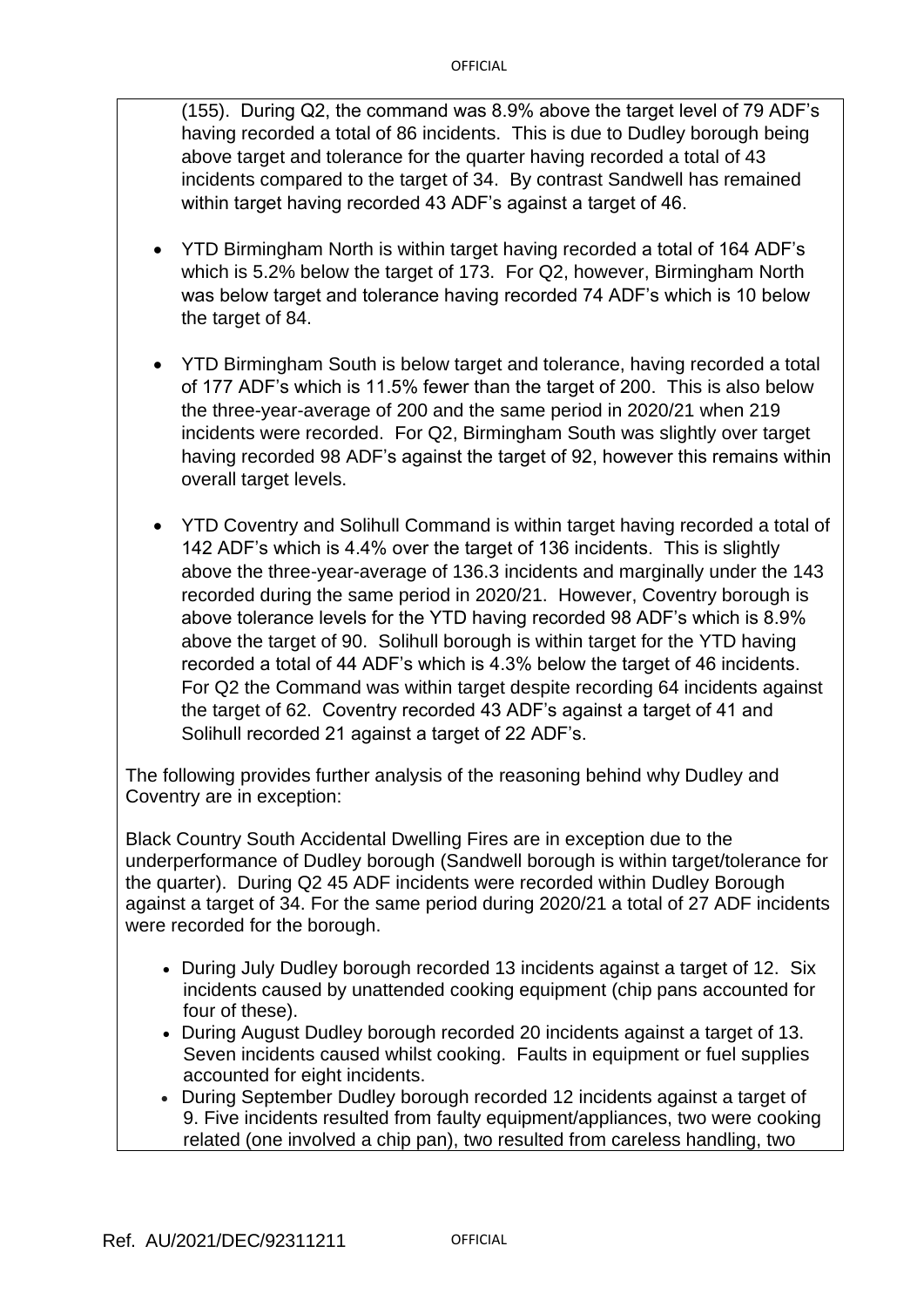resulted from combustible materials too close to source of heat/fire, and one resulted from negligent use of equipment.

For quarter two, Coventry borough is in exception due to being over target/tolerance for the months of July and September.

- During July Coventry borough recoded 17 ADF incidents against a target of 15. Six incidents were caused by unattended cooking equipment (three were chip pans). Five resulted from careless handling (four were due to careless disposal).
- During September Coventry borough recorded 15 ADF incidents against a target of 12. Nine incidents resulted from cooking of which eight were unattended. Three incidents were caused by careless handling (careless disposal).

NB: there are still workbooks outstanding, and the April issue in Vision has still not been corrected therefore the workbooks for the affected incidents cannot be completed yet.





**Injuries from accidental fires in dwellings (taken to hospital for treatment)** Target YTD: 23 (19 – 25) Actual to date: 29 **Under performance against the tolerance levels**

For the year-to-date (Apr-Sep inclusive), a total of 29 injuries in accidental dwelling fires were recorded across the Service, 26.1% above the target of 23. Incidents are therefore above tolerance for the YTD. Incidents increased significantly during Q2 when 20 injuries at accidental fires were recorded, compared to a target of 11.

Breakdown of incidents via Command Area:

- Year-to-date (YTD) Black Country North recorded a total of 7 injuries in accidental dwelling fires which is 133.3% above the target of 3. The Command is therefore currently above tolerance for the YTD. During Q2 6 injuries were recorded with July as the peak month. Walsall has recorded a YTD total of 5 injuries in accidental dwelling fires all of which were during Q2, and the borough is above tolerance. Wolverhampton has recorded a YTD total of 2 such injuries (one during Q2) and is currently within target.
- YTD Black Country South recorded a total of 8 injuries in accidental dwelling fires which is 33.3% above the target of 6. The Command is therefore currently above tolerance for the YTD. During Q2 6 injuries were recorded with July as the peak month when 4 of these were recorded. Sandwell borough recorded a YTD total of 3 injuries in accidental dwelling fires one of which was during Q2, and the borough is within target. Dudley borough recorded a YTD total of 5 such injuries all of which occurred during Q2 (peak month was July with 4) and the borough is currently above tolerance.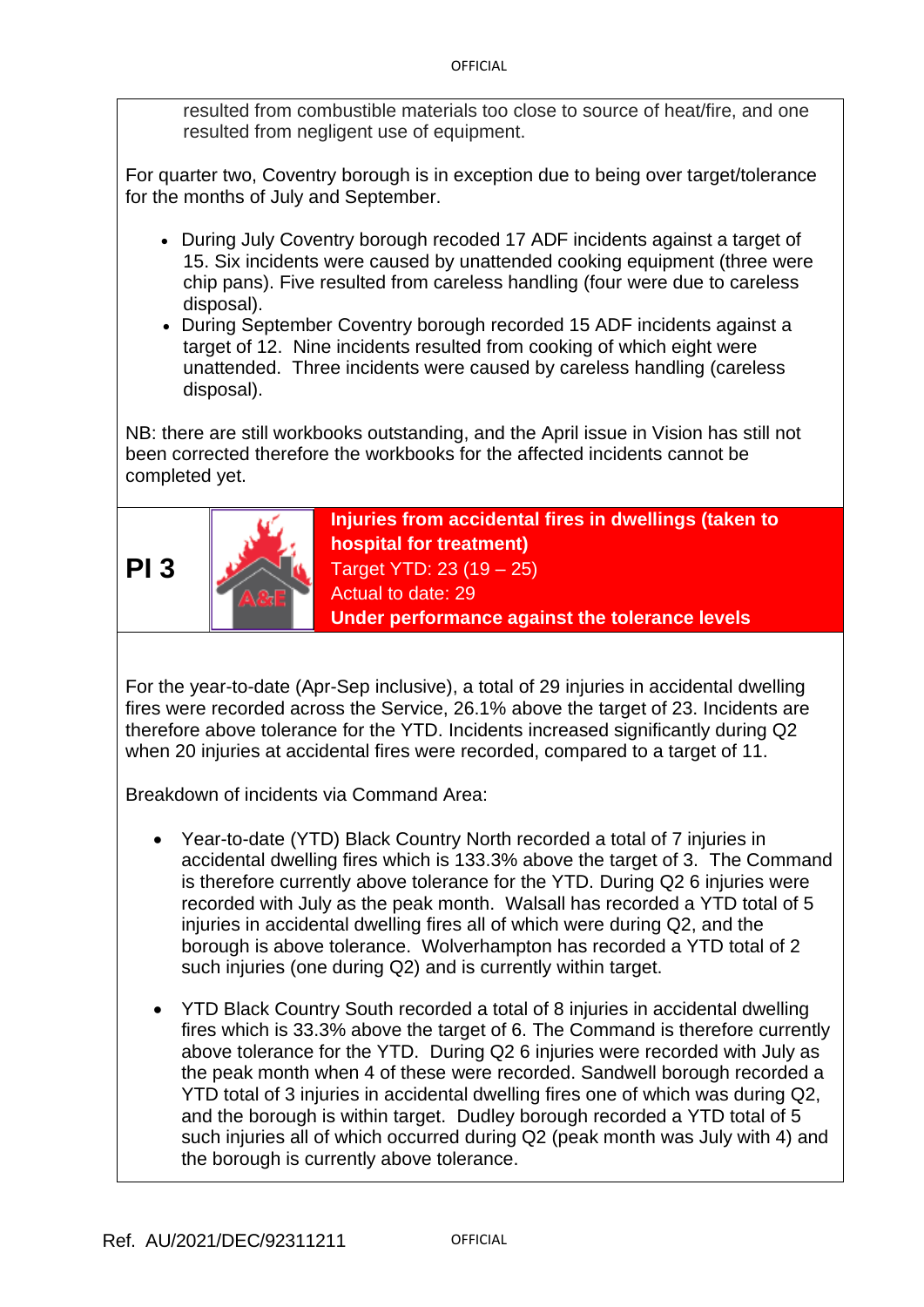- YTD Birmingham North has recorded a total of 3 injuries in accidental dwelling fires which is 40.0% below the target of 5 and is below tolerance for the YTD. During Q2 only one injury of this type was recorded (September).
- YTD Birmingham South has recorded a total of 4 injuries in accidental dwelling fires which is 33.3% below the target of 6 and is below tolerance for the YTD. Three injuries of this type were recorded during Q2 with no month emerging as key.

• YTD Coventry and Solihull has recorded a total of 7 injuries in accidental dwelling fires which is 133.3% above the target of 3 and is therefore currently above tolerance for the YTD. During Q2 4 injuries in accidental fires were recorded, with two each in August and September. Coventry borough recorded 5 injuries in accidental dwelling fires for the YTD, four of which occurred during Q2, and the borough is currently above tolerance. Solihull borough recorded 2 injuries in accidental fires of which one occurred during Q2, and the borough is currently within target.

The following provides further analysis including the nature of the injuries recorded during the period:

During quarter two a total of 20 PI injuries were recorded. During the same period in 2020/21 a total of 8 PI injuries were recorded.

- During July eight PI injuries were recorded against a target of three. Six injuries resulted from three separate incidents (two per incident). Injuries were all smoke inhalation. Two of these incidents were within Dudley borough and one within Walsall borough.
- During August five PI injuries were recorded against a target of three. Two injuries resulted from one incident within Solihull borough. Both injuries were burns.
- During September seven PI injuries were recorded against a target of 5. No incident resulted in more than one PI injury. Three PI injuries were burns, two were smoke inhalation with the remaining two being overcome by fumes/smoke, and a fracture.

NB: there are still workbooks outstanding, and the April issue in Vision has still not been corrected therefore the workbooks for the affected incidents cannot be completed yet.



**The number of deaths from accidental dwelling fires** Target YTD: N/A Actual to date: 6

For the year-to-date (Apr-Sep inclusive), a total of 6 fatalities were recorded at accidental non-domestic fires. This represents an increase of two fatalities from the same period in 2020/21. The YTD three-year average is approximately 5 fatalities.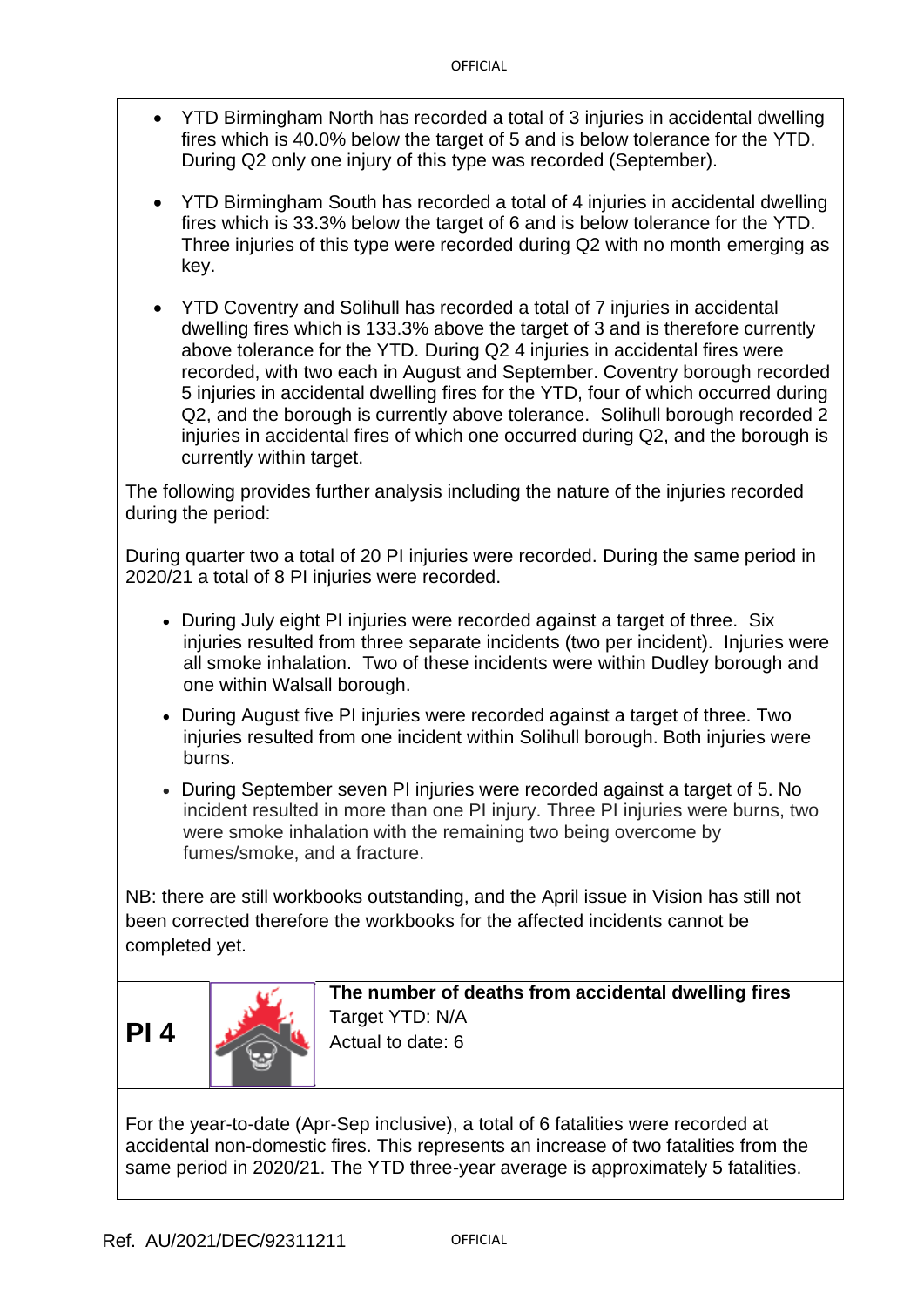Breakdown of incidents via Command Area:

- YTD, Black Country South have recorded a total of four fatalities with three being recorded within Sandwell borough. Two fatalities were recorded during  $O2$
- Black Country North has recorded one fatality at accidental non-domestic fires which was during Q1.
- Coventry & Solihull also recorded one fatality which was recorded during Q2.

**The percentage of Safe and Well visits referred by our partners** Target YTD: 45% (45% - 47.25%) Actual to date: 41.6%

**Under performance against the tolerance levels**

The percentage of Safe and Well visits completed because of a referral from a partner was 41.6% at the end of quarter 2, compared to 39.8% for the same period in 2020- 21, and is below the target of 45%.



**The number of Safe & Well points achieved by the Brigade** Target YTD: 155,267 (151,480 – 159,054) Actual to date: 144,676 **Under performance against the tolerance levels**

The target for the total Safe and Well points is 259,650 for the year. During quarters 1 and 2 the Service achieved 144,676 points in total, 63,197 of which were in quarter 2. This represents a significant increase on the same period last year when the total points achieved at the end of quarter 2 was just 44,996. The total points for the period up to the end of September 2021 were achieved through the delivery of 18,009 Safe and Well assessments either remotely or face to face. This is a significant improvement on the same time last financial year when the number of assessments stood at 5,928 in total.

Average Safe and Well assessment points remain below the quality marker of 8.5 at 6.88.

Use of Activity Assistant to record both types of assessments means that it has been unable to report the numbers of each type of assessment individually. With effect from Monday 15th November 21, Tymly has been introduced for remote Safe and Well assessments. This means that it will be able to provide a breakdown of the number of each type of assessment from quarter 3 onwards.

The average number of Safe and Wells completed per appliance per 24 hours has also improved from an average of 0.74 in quarter 2 last year to 1.88 in quarter 2 of the current financial year.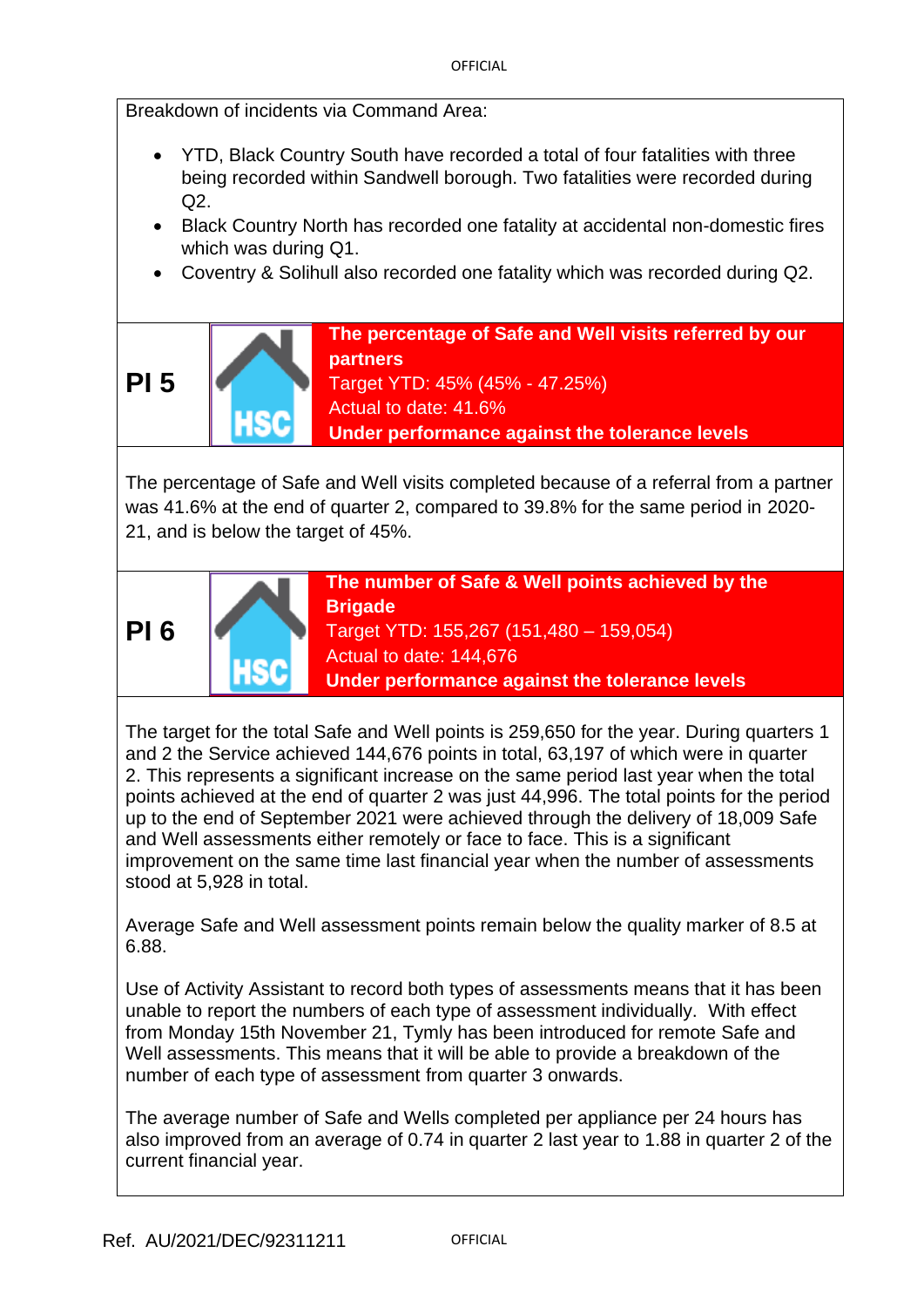**PI 7**



**The number of people killed or seriously injured (KSI) in road traffic collisions** Target YTD: Not applicable Actual to date: 123

Please note that the following is West Midlands Police data provided by Transport for West Midlands. The data covers the Q1 period 01/04/21 to 30/06/21. Due to the nature of Road Traffic Collision (RTC) incidents and the time they take to be finalised, the figures provided in this report may be subject to revision in future time periods.

During Q1 a total of 120 fatal and serious RTC's resulted in a total of 123 people killed or seriously injured (KSI). Of these injuries, 7 were fatal and 116 were serious. For the same period in 2020, a total of 136 fatal or serious RTC's resulted in a total of 143 serious or fatal injuries.

- During April there were 46 fatal and serious RTC's resulting in 47 KSI's (2 fatal, 45 serious).
- During May there were 45 fatal and serious RTC's resulting in 47 KSI's (2 fatal, 43 serious).
- During June there were 29 fatal and serious RTC's resulting in 47 KSI's (3 fatal, 28 serious).
- Drivers or riders accounted for 65 KSI injuries, 13 were passengers and 45 were pedestrians.
- Of those killed or seriously injured 31 were aged 0-19 years, 44 were aged 20- 39 years, 32 were aged 40-59 years, 12 were aged 60-79 years, 3 were aged 80 years and older. 1 person's age could not be determined.
- Males accounted for all fatalities and 78 serious injuries.

Breakdown of incidents via Command Area:

- Black Country North: during Q1 there were 31 fatal and serious RTC's resulting in 33 KSI's (3 fatal, 30 serious). This is an increase in KSI's within the command as compared to the same period in 2020 there were 23 fatal and serious RTC's resulting in 23 KSI's (1 fatal, 22 serious).
- Black Country South: during Q1 there were 29 fatal and serious RTC's resulting in 30 KSI's (1 fatal, 29 serious). This is a slight increase in total KSI's within the command as compared to the same period in 2020 there were 28 fatal and serious RTC's resulting in 29 KSI's (3 fatal, 26 serious).
- Birmingham: during Q1 there were 40 fatal and serious RTC's resulting in 40 KSI's (2 fatal, 38 serious). This is a significant reduction in total KSI's within the command as compared to the same period in 2020 there were 61 fatal and serious RTC's resulting in 66 KSI's (2 fatal, 64 serious).
- Coventry and Solihull: during Q1 there were 19 fatal and serious RTC's resulting in 19 KSI's (1 fatal, 18 serious). This is a reduction in total KSI's within the command as compared to the same period in 2020 there were 24 fatal and serious RTC's resulting in 25 KSI's (2 fatal, 23 serious).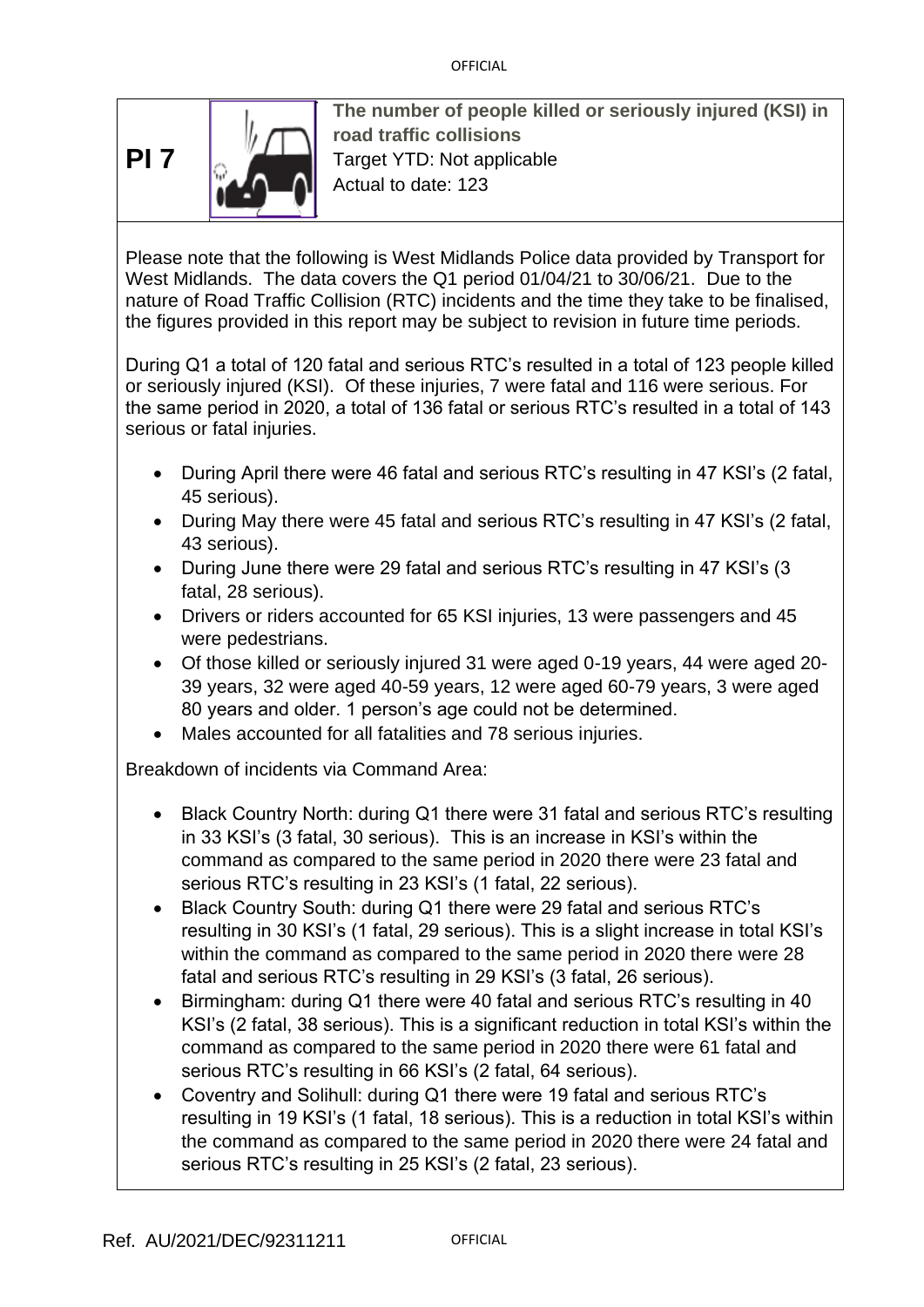

**The number of deliberate fires in dwellings** Target YTD: 103 (93 – 108) Actual to date: 93 **Performance is within the tolerance levels**

For the year-to-date (Apr-Sep inclusive), a total of 93 deliberate dwelling fires have been recorded across the Service which is 9.7% below the target of 103 and within the tolerance levels.

Breakdown of incidents via Command Area:

- Black Country North is within target having recorded a total of 18 deliberate dwelling fires against a target of 22. During Q2 a total of 9 incidents were recorded within the command which is the same as in Q1. Walsall is over tolerance for the YTD. During Q2 6 deliberate dwelling fires were recorded within the borough which is two over target. Wolverhampton, by contrast, is under tolerance for the YTD having recorded a total of 6 deliberate dwelling fires which is 50% under the target of 12. During Q2 the borough recorded three incidents of this type.
- Black Country South is under tolerance having recorded a total of 10 deliberate dwelling fires against a target of 14. During Q2 a total of 5 incidents were recorded within the command which is the same as in Q1. Sandwell has recorded a total of 6 deliberate dwelling fires for the YTD, with only one being recorded during Q2. The borough is therefore currently under tolerance. Dudley is within target for the YTD having recorded a total of 4 deliberate dwelling fires against the target of 5. All incidents were recorded during Q2.
- Birmingham North is within tolerance having recorded a total of 23 deliberate dwelling fires against the target of 24. Despite currently being within target, incidents increased during Q2 when a total of 14 were recorded. Incidents were particularly elevated during August and September (11 recorded incidents) and were therefore over tolerance.
- Birmingham South is within tolerance having recorded a total of 24 deliberate dwelling fires against the target of 28. During Q2 a total of 11 incidents were recorded against a target of 17. Incidents were particularly low during August and September when 2 incidents per month were recorded.
- Coventry & Solihull is currently over tolerance having recorded a total of 18 deliberate dwelling fires against the target of 15. During Q2 a total of 7 incidents were recorded against the target of 8. No incidents were recorded during August. At borough level, Coventry recorded a total of 5 deliberate dwelling fires during Q2 and is within tolerance for the YTD, however despite only recording two incidents during Q2 and three incidents in total, Solihull is over tolerance for the YTD.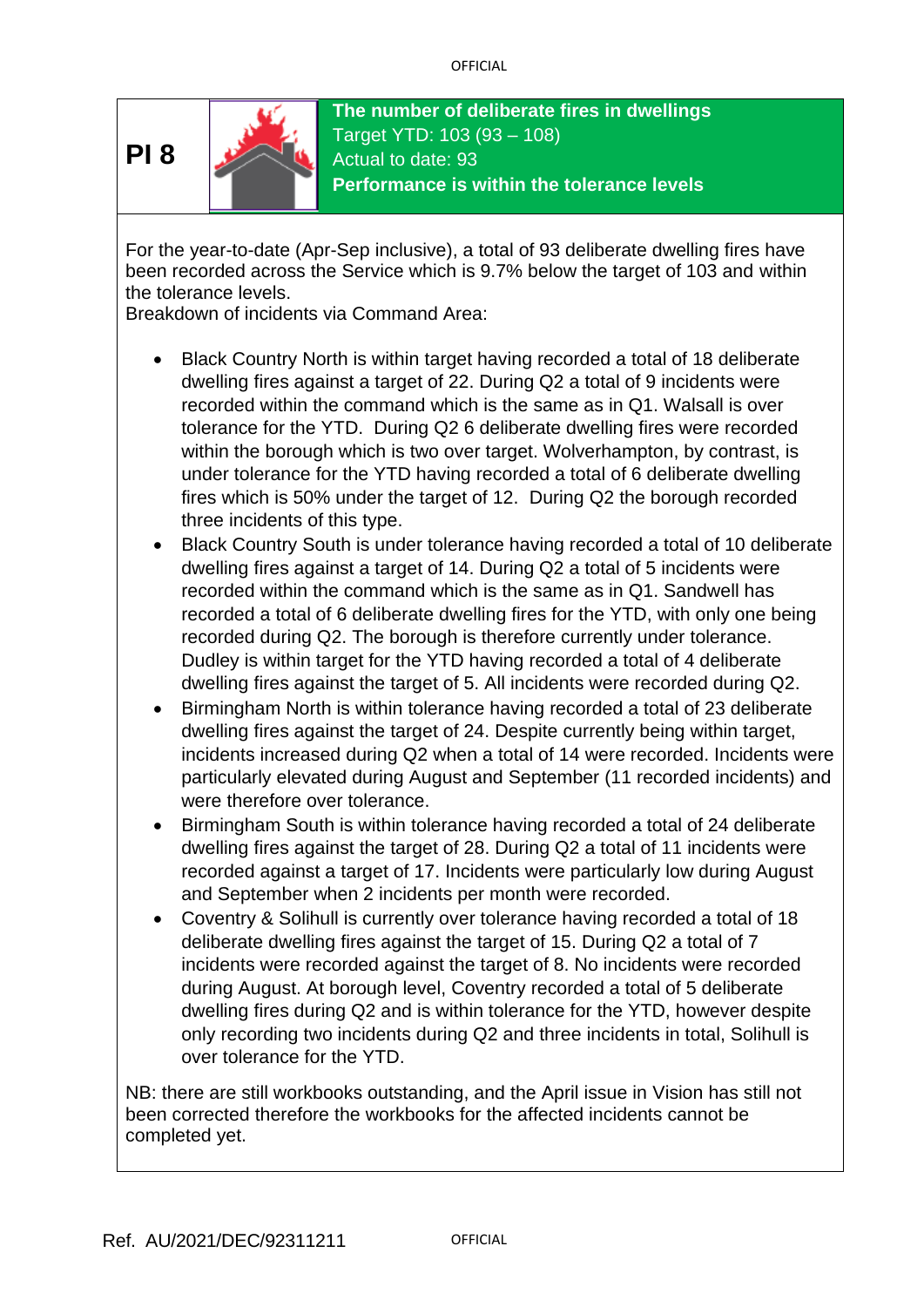

**The number of deliberate fires in non-domestic premises** Target YTD: 72 (65 – 75) Actual to date: 68 **Performance is within the tolerance levels**

For the year-to-date (Apr-Sep inclusive), a total of 68 deliberate non-domestic fires have been recorded across the Service which is 5.6% below the target of 72, and within target for the YTD. Of note, however, is that deliberate non-domestic fires were particularly high during August when a total of 20 incidents were recorded across the Service.

Breakdown of incidents via Command Area:

- Black Country North is over tolerance. A total of 19 deliberate non-domestic fires have been recorded which is 58.3% above the target of 12. The command was hit particularly hard during Q2 when 12 incidents were recorded. August was the key month when 7 of the 12 incidents occurred. Drilling down, Wolverhampton is over tolerance for the YTD with 10 incidents recorded within the borough during Q2. Walsall is under tolerance for the YTD having only recorded five incidents, two of which were during Q2.
- Black Country South is within target. A total of 16 deliberate non-domestic fires have been recorded which is 5.9% below the target of 17. During Q2 5 incidents were recorded across the command compared to the target of 9. During Q2 Sandwell recorded 4 incidents and Dudley recorded just a single incident. Both boroughs are therefore within target for the YTD.
- Birmingham North has recorded a total of 14 deliberate non-domestic fires which is 26.3% below the target of 19 and is therefore under tolerance. During Q2 7 incidents were recorded of which 6 occurred during August.
- Birmingham South has recorded a total of 10 non-domestic fires which is 41.2% below the target of 17 and is therefore under tolerance. During Q2 7 incidents were recorded of which 5 occurred during August.
- Coventry & Solihull is currently within target for deliberate non-domestic fires despite a total of 9 incidents having been recorded compared to the target of 8. All YTD incidents have been recorded by Coventry (which actually puts the borough over tolerance) and during Q2 three incidents were recorded, all of which occurred during September.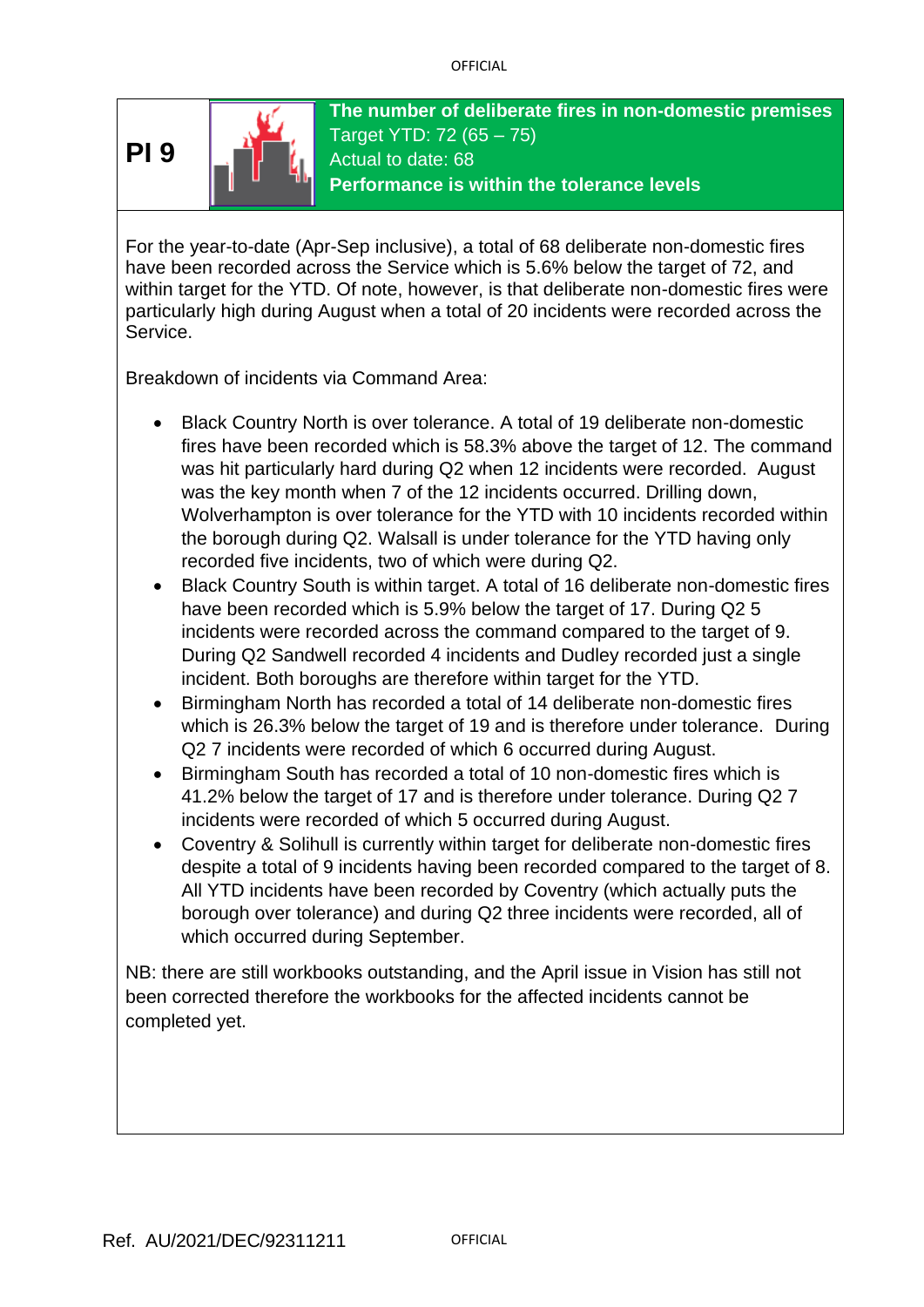

**The number of deliberate vehicle fires** Target YTD: 367 (331 –385) Actual to date: 267 **Over performance against the tolerance levels**

For the year-to-date (Apr-Sep inclusive), a total of 267 deliberate vehicle fires have been recorded across the Service which is 27.2% below the target of 367. Incidents are therefore below tolerance for the YTD. During Q2 132 deliberate vehicle fires were recorded which is 3 less than during Q1.

Breakdown of incidents via Command Area:

- Black Country North recorded a total of 63 deliberate vehicle fires which is 3.1% below the target of 65. The command is therefore currently within tolerance for the YTD. During Q2 incidents increased to 38 (compared to 25 in Q1) with August emerging as the peak month when 14 deliberate vehicle fires were recorded. Walsall has recorded a YTD total of 41 incidents (23 were recorded during Q2) and Wolverhampton has recorded a YTD total of 22 (15 were recorded during Q2). Both boroughs are currently within target.
- Black Country South recorded a total of 60 deliberate vehicle fires which is 28.6% below the target of 84. The command is therefore currently below tolerance for the YTD. During Q2 incidents decreased to 27 (compared to 33 in Q1). Sandwell has recorded a YTD total of 35 incidents (17 were recorded during Q2) and is currently below tolerance. Dudley has recorded a YTD total of 25 (10 were recorded during Q2) and is within target.
- Birmingham North recorded a total of 40 deliberate vehicle fires which is 20.0% below the target of 50 and is therefore currently within target for the YTD. During Q2 incidents decreased to 17 (compared to 23 in Q1).
- Birmingham South recorded a total of 64 deliberate vehicle fires which is 34.4% below the target of 98 and is therefore currently below tolerance for the YTD. During Q2 incidents decreased to 31 (compared to 33 in Q1).
- Coventry & Solihull recorded a total of 39 deliberate vehicle fires which is 45.1% below the target of 71 and is therefore currently below tolerance for the YTD. During Q2 incidents decreased to 19 (compared to 20 in Q1). Coventry has recorded the majority of deliberate vehicle fires with a YTD total of 36 (19 during Q2) compared to just 3 within Solihull. Both boroughs are currently below target/tolerance.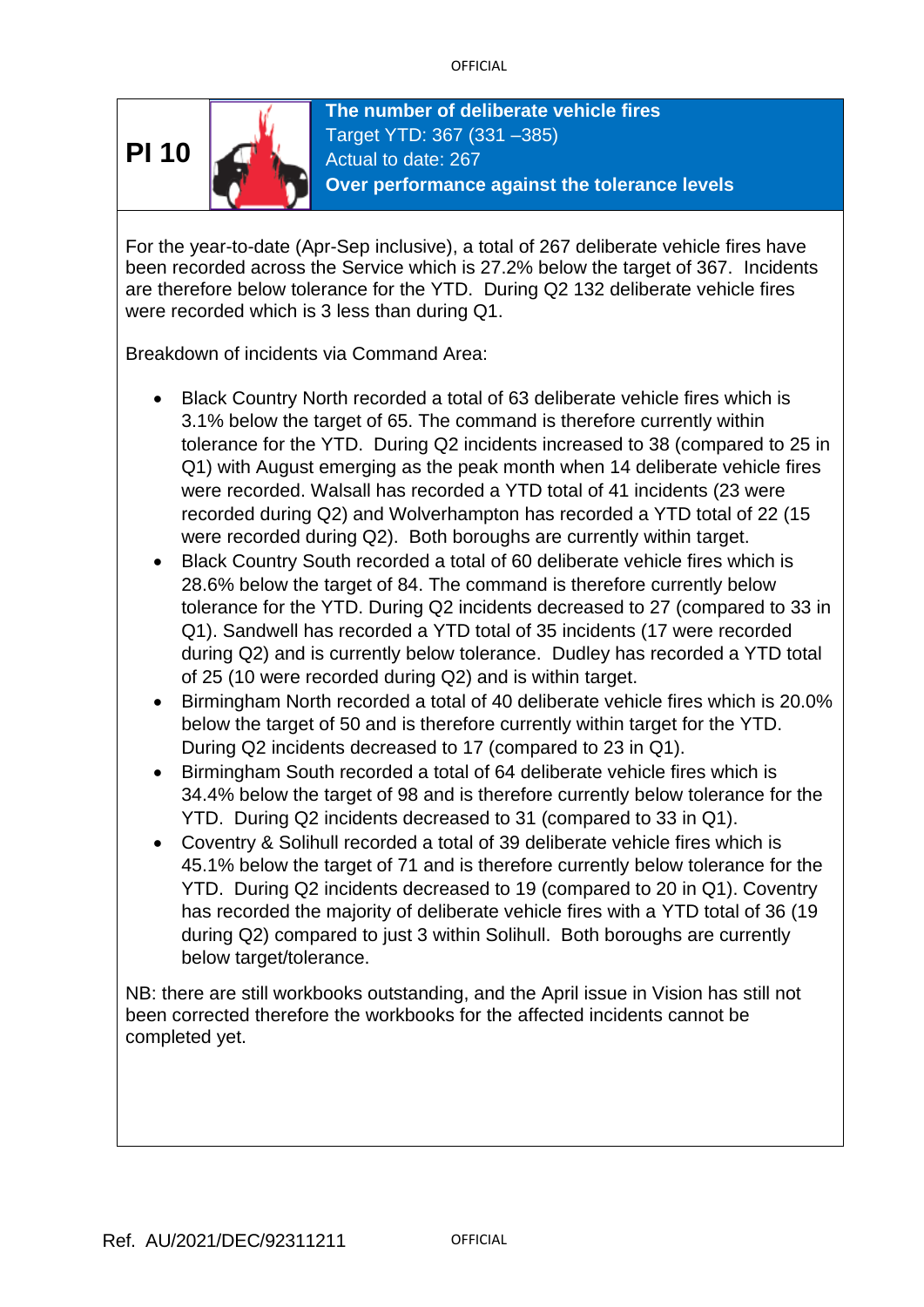

**The number of deliberate rubbish fires** Target YTD: 880 (836 – 897) Actual to date: 719 **Over performance against the tolerance levels**

For the year-to-date (Apr-Sep inclusive), a total of 719 deliberate rubbish fires have been recorded across the Service which is 18.3% below the target of 880. Incidents are therefore below tolerance for the YTD. During Q2 337 deliberate rubbish fires were recorded which is 45 less than during Q1.

Breakdown of incidents via Command Area:

- Black Country North recorded a total of 194 deliberate rubbish fires which is 3.4% over the target of 187 but within tolerance. During Q2 83 incidents were recorded which is 28 fewer than Q1. Walsall is over tolerance for the YTD having recorded a total of 134 deliberate rubbish fires of which 53 occurred during Q2. Wolverhampton is below target and tolerance having recorded a YTD total of 60 deliberate rubbish fires of which 30 occurred during Q2.
- Black Country South recorded a total of 170 deliberate rubbish fires which is 22.7% under the target of 222. The command is therefore below target and tolerance for the YTD. During Q2 69 incidents were recorded which is 32 fewer than in Q1. Sandwell has recorded a YTD total of 87 deliberate rubbish fires, 37 of which were during Q2. Dudley has recorded a YTD total of 83 deliberate rubbish fires, 32 of which were during Q2. Both boroughs are under target and tolerance.
- Birmingham North recorded a total of 120 deliberate rubbish fires which is 6.3% below the target of 128 but is within tolerance. During Q2 63 deliberate rubbish fires were recorded which is marginally more than the 53 recorded during Q1.
- Birmingham South recorded a total of 108 deliberate rubbish fires which is 33.7% less the target of 163 and is therefore below tolerance. During Q2 58 deliberate rubbish fires were recorded which is marginally more than the 50 recorded during Q1.
- Coventry & Solihull recorded a total of 127 During Q2 63 deliberate rubbish fires which is 29.8% less the target of 181 and is therefore below tolerance. During Q2 64 deliberate rubbish fires were recorded which is one more that the number recorded during Q1. Coventry has recorded the majority of deliberate rubbish fires with a YTD total of 115 (64 during Q2) compared to just 12 within Solihull. Both boroughs are currently below target/tolerance.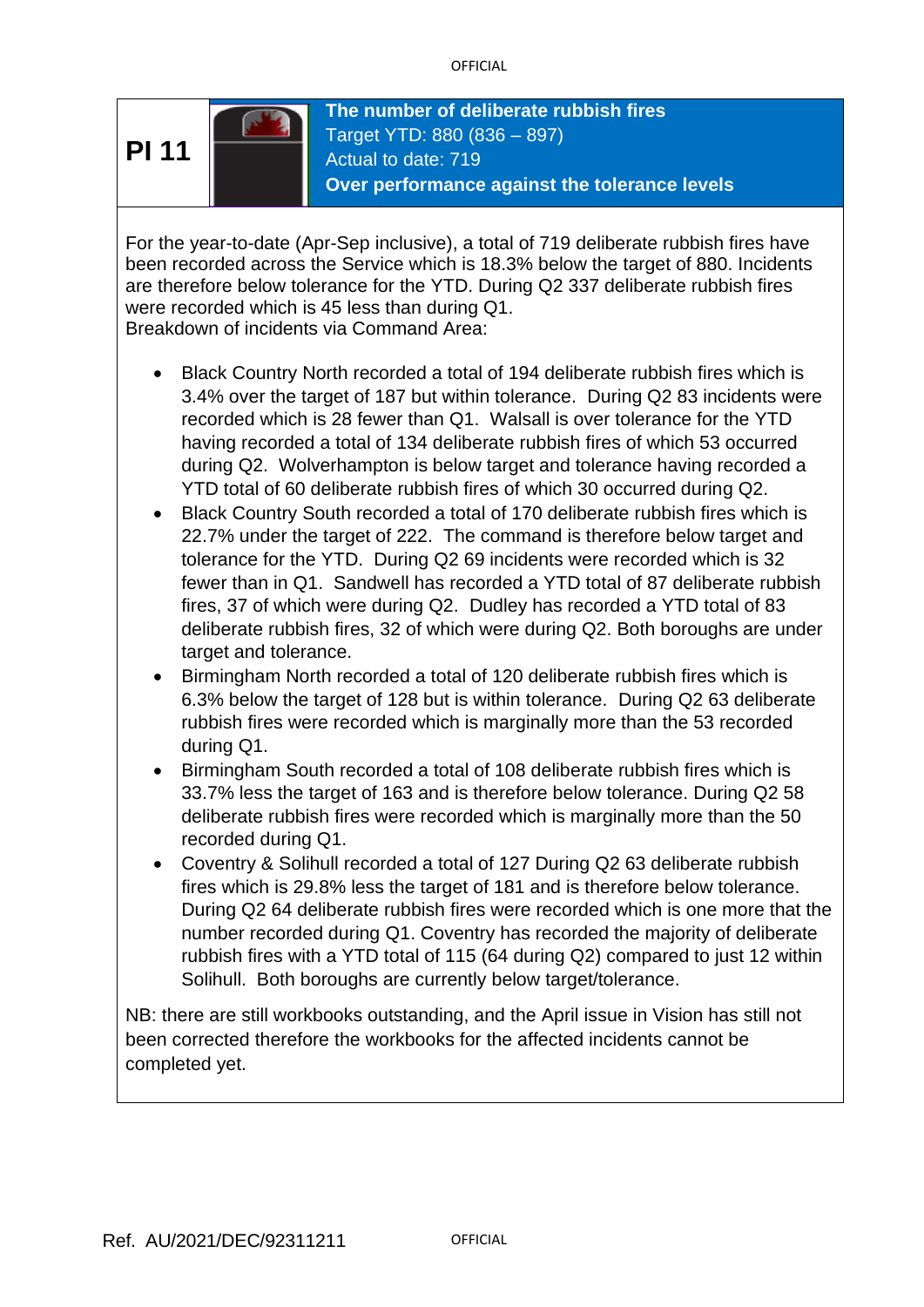

**The number of deliberate fires in derelict buildings** Target YTD: 67 (61 – 70) Actual to date: 87 **Under performance against the tolerance levels**

For the year-to-date (Apr-Sep inclusive), a total of 87 deliberate derelict building fires have been recorded across the Service which is 29.9% over the target of 67. Incidents have fallen from 55 in Q1 to 32 during Q2, but despite the decrease the Service remains over tolerance for the YTD. Incidents of this type also are currently significantly higher than both the three-year average and the same period in 2020/21.

Breakdown of incidents via Command Area:

- Black Country North is over tolerance with a total of 40 deliberate derelict building fires against the target of 21. During Q2 incidents within the command fell from 27 to 13, however this number is still over target and tolerance. Drilling to borough level shows Walsall to have recorded 11 incidents during the quarter against a target of 9; whereas Wolverhampton has recorded just two incidents, but this is still twice the target level of one.
- Black Country South is also over tolerance having recorded 29 deliberate derelict building fires compared to the target of 23. This is despite incidents of this kind falling during Q2 from 20 to the target level of 9. At borough level Dudley is over tolerance with a YTD total of 17 deliberate derelict building fires of which five were recorded during Q2. By contrast Sandwell is below target and tolerance for both the YTD and for Q2, with respective totals of 17 and 4 incidents.
- Birmingham North is below tolerance having recorded 10 deliberate derelict building fires against the target of 13. Four incidents were recorded during Q2, which is a decrease from the six recorded during Q1.
- Birmingham South is within target having recorded 4 deliberate derelict building fires against the target of 5. However, incidents have increased during Q2 to 3 which is over the target of 2 and over tolerance for the quarter.
- Coventry & Solihull is within target having recorded 4 deliberate derelict building fires against the target of 4. This is despite incidents increasing for the command during Q2 to 3 which is over the target of 2 and over tolerance for the quarter.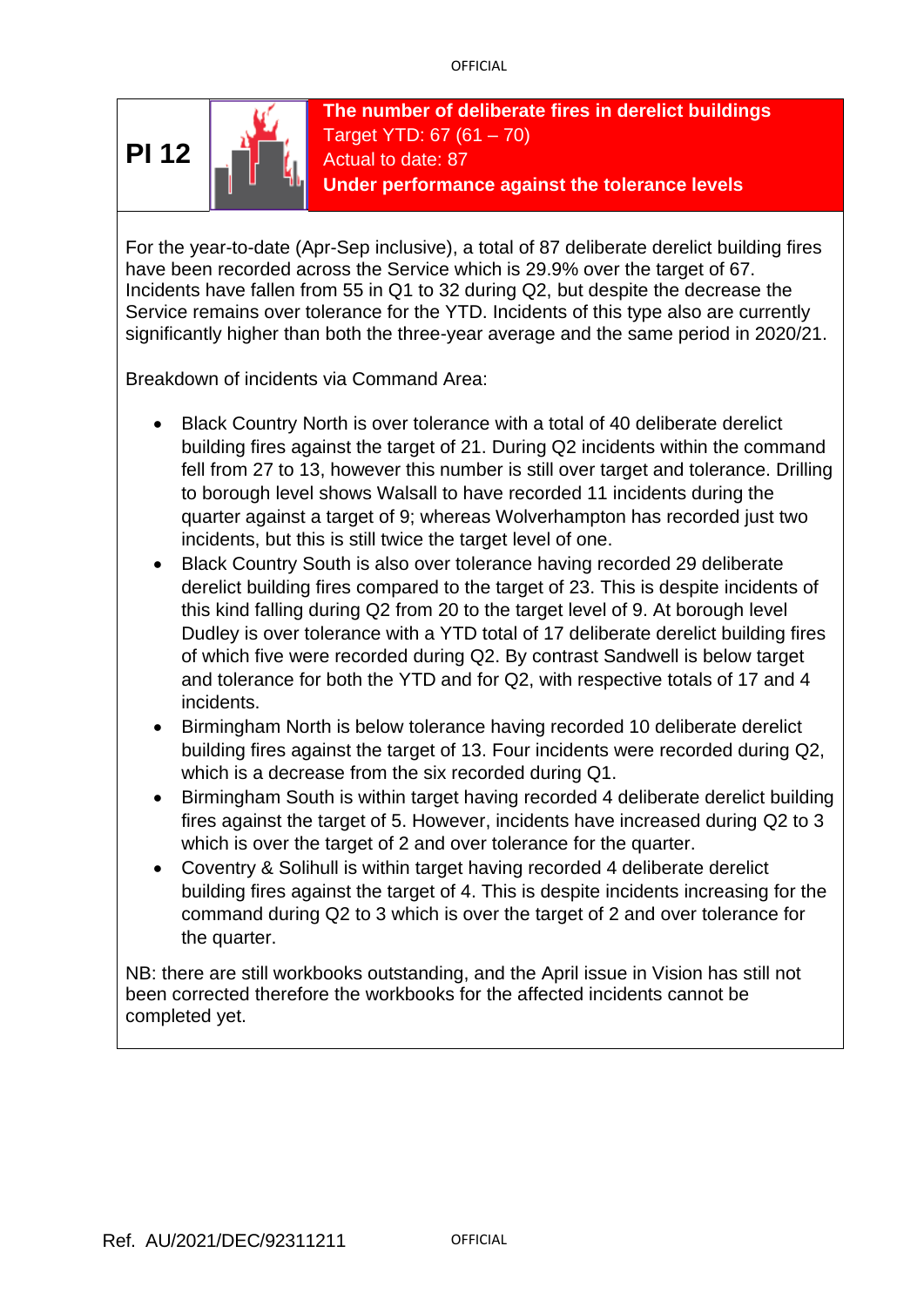#### **Protection**

Our protection priorities focus on protecting life and property to make businesses stronger and communities safer:

- we will protect life and property by targeting high-risk buildings and vulnerable businesses though an advice, compliance and enforcement approach to fire safety legislation, with a focus on residential tall buildings
- we will continuously improve our community safety outcomes by implementing the learning from independent and sector-led reviews
- we will improve community safety through innovative and smarter approaches, using digital technology to enhance the delivery of protection activities
- we will assist in the restoration of economic growth through prevention, education and support to businesses, including collaboration with other regulators and partner agencies
- we will develop and adopt innovative approaches to reduce disruption to businesses, communities and West Midlands Fire Service caused by unwanted fire signals.



**The number of accidental fires in non-domestic premises** Target YTD: 210 (186 – 220) Actual to date: 207 **Performance is within the tolerance levels**

For the year-to-date (Apr-Sep inclusive), a total of 207 accidental non-domestic fires have been recorded across the Service which is within target levels. All commands are within target or tolerance except for Black Country North which is currently above tolerance. The YTD performance is 3 (1.4%) under the YTD target of 210 but is slightly more than the three-year average of 206 and significantly more that the same period in 2020/21 when 162 incidents were recorded. The increase over last year may be due to the easing of social and business restrictions and more people returning to pre-covid activities.

Breakdown of incidents via Command Area:

• Black Country North is above tolerance having recorded a total of 47 accidental non-domestic fires which is 38.2% over the YTD target of 34. Drilling down, Walsall borough is over tolerance for YTD and has recorded 25 accidental nondomestic fires which is 66.7% over the target of 15. By contrast, Wolverhampton is within target for the YTD despite having recorded 22 accidental non-domestic fires against a target of 19. For Q2 it's an identical situation: Walsall is over tolerance having recorded 14 incidents against a target of 7, whereas Wolverhampton is within target having recorded 11 incidents against the target of 11.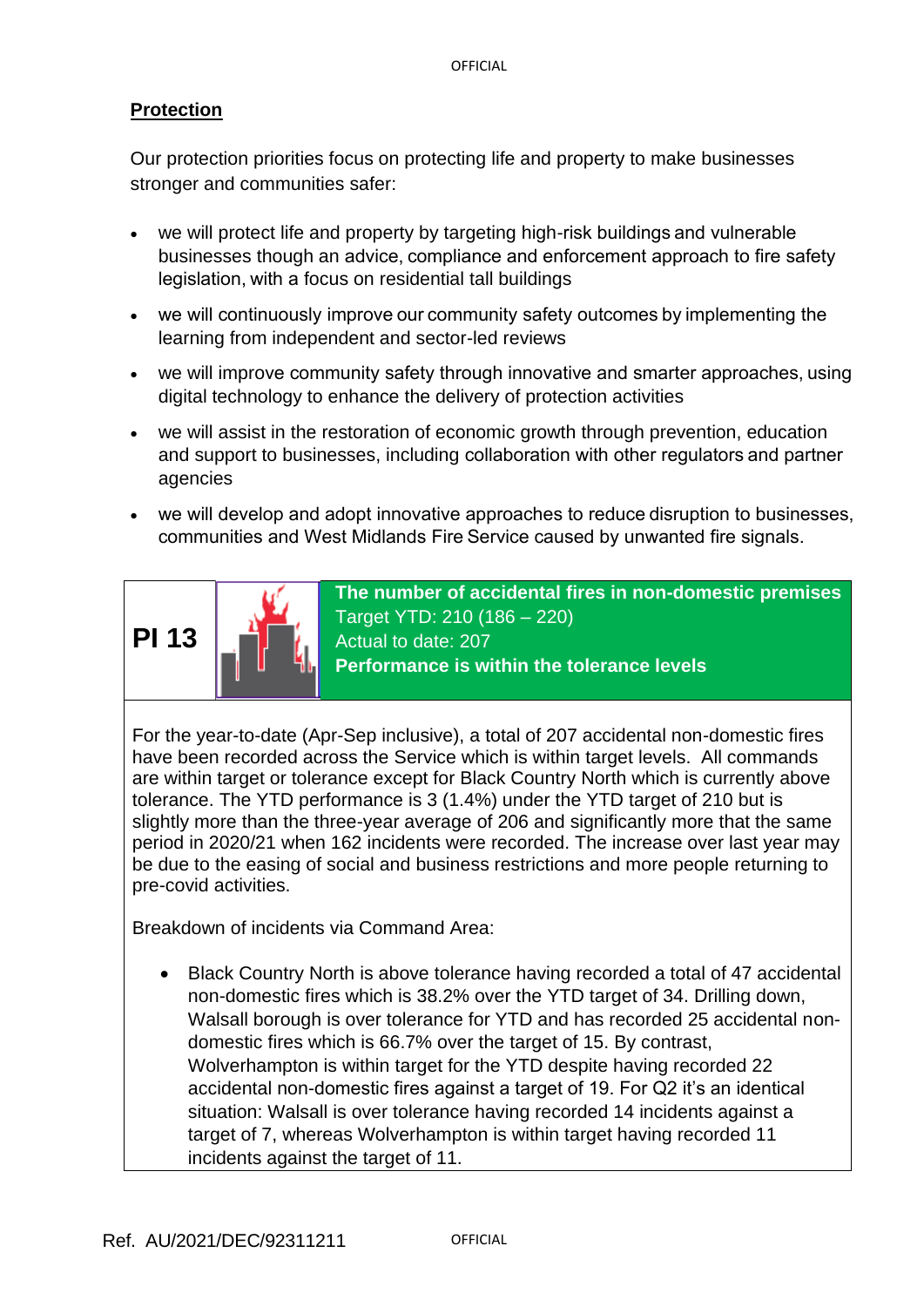- Black Country South is within target having recorded a total of 46 accidental non-domestic fires which is 11.5% below the target of 52. Sandwell is within target for the YTD despite having recorded a total of 32 incidents compared to the target of 31. Dudley is below tolerance for the YTD having recorded 14 accidental non-domestic fires which is 33.3% under the target of 21. For Q2 Walsall is over tolerance and recorded 20 accidental non-domestic fires which is 4 over the target of 16 incidents. By contrast Dudley is below tolerance having recorded just 5 incidents against the target of 11.
- Birmingham North is below tolerance having recoded 40 accidental nondomestic fires which is 23.1% below the target of 52. During Q2 Birmingham North recorded 16 accidental non-domestic fires which is 7 fewer that the target of 23.
- Birmingham South is within target for accidental non-domestic fires having recorded 36 incidents which is 7.7% under the target of 39. During Q2 Birmingham South recorded 21 accidental non-domestic fires which is the same as the target of 21.
- Coventry & Solihull are within target levels having recorded 38 accidental nondomestic fires which is 15.2% above the target of 33. Drilling down, Coventry is within target for the YTD whereas Solihull is over tolerance. For Q2 Coventry is above tolerance having recorded 12 accidental non-domestic fires compared to the target of 9 incidents. Solihull is also over tolerance for Q2 recording 8 accidental non-domestic fires against the target of 5.

NB: there are still workbooks outstanding, and the April issue in Vision has still not been corrected therefore the workbooks for the affected incidents cannot be completed yet.





**The number of false alarm calls due to fire alarm equipment in dwellings and non-domestic premises** Target YTD: 3025 (2874 – 3085) Actual to date: 2951 **Performance is within the tolerance levels**

For the year-to-date (Apr-Sep inclusive), a total of 2,951 false alarms due to equipment have been recorded across the Service which is 2.4% below the target of 3,025. Incidents are therefore within target for the YTD. Monthly incidents have shown a steady increase since the start of the financial year with 1,651 recorded during Q2 (compared to 1,300 recorded during Q1). Peak month thus far was September with 574 incidents.

Breakdown of incidents via Command Area:

• Black Country North has recorded a total of 592 false alarms due to equipment which is 5.4% below the target of 626. The command is therefore currently within tolerance for the YTD. During Q2 incidents increased to 324 (compared to 268 in Q1). Walsall has recorded a YTD total of 212 false alarms due to equipment (119 were recorded during Q2) and is below tolerance.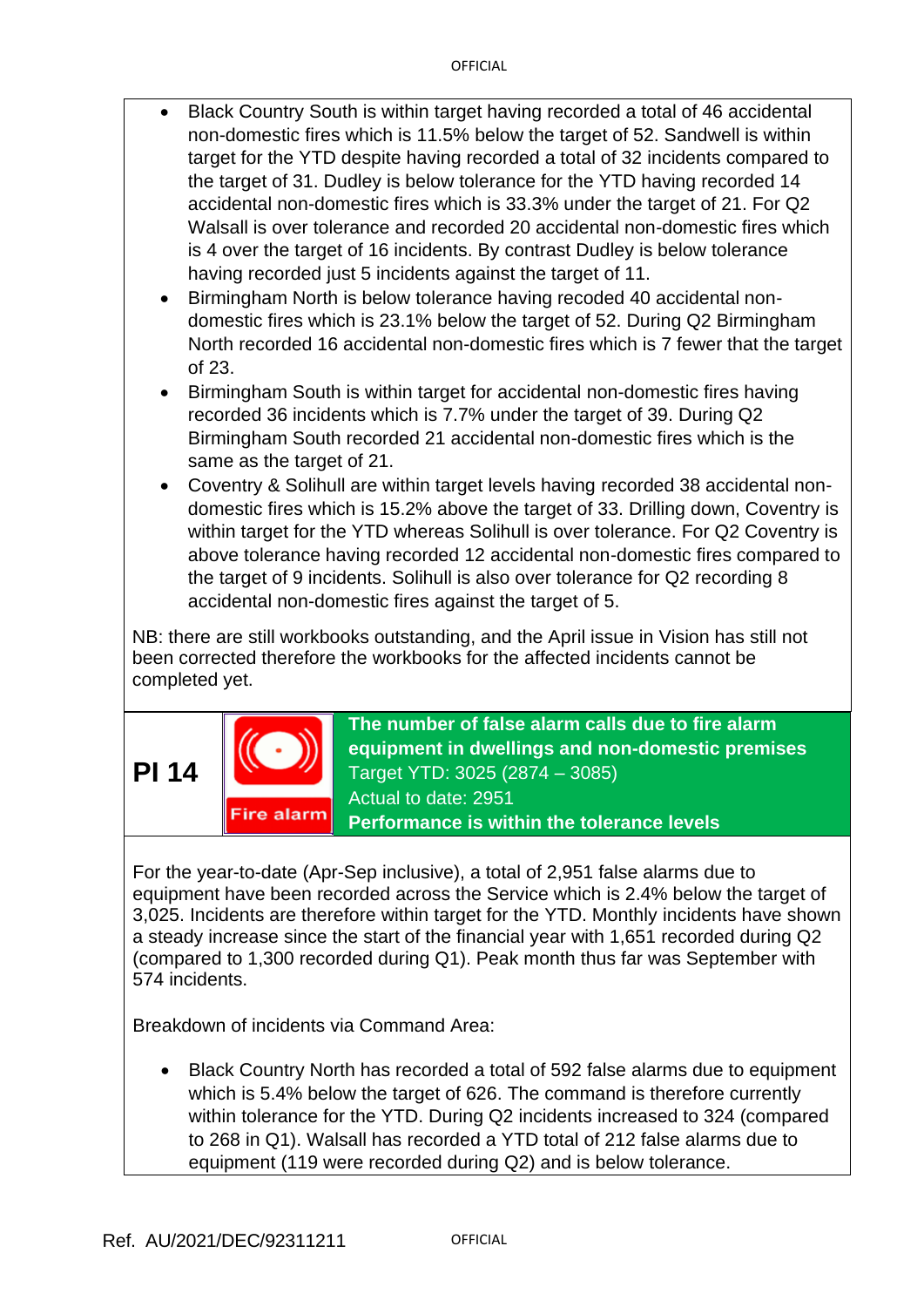Wolverhampton has recorded a YTD total of 380 (205 were recorded during Q2) and is currently within target.

- Black Country South has recorded a total of 591 false alarms due to equipment which is 10.5% above the target of 535 and the command is therefore currently above tolerance for the YTD. During Q2 incidents increased to 336 (compared to 255 in Q1). Sandwell has recorded a YTD total of 276 false alarms due to equipment (148 were recorded during Q2) and is within target. Dudley has recorded a YTD total of 315 (188 were recorded during Q2) and is currently above target (by 24.5%) and over tolerance.
- Birmingham North has recorded a total of 769 false alarms due to equipment which is 2.1% above the target of 753 but is within tolerance for the YTD. Monthly incidents have increased steadily since April 2021 and during Q2 417 false alarms due to equipment were recorded (compared to 325 during Q1).
- Birmingham South has recorded a total of 483 false alarms due to equipment which is 24.4% below the target of 639 and is therefore currently below tolerance for the YTD. Monthly incidents have increased steadily since April 2021 and during Q2 268 false alarms due to equipment were recorded (compared to 215 during Q1).
- Coventry & Solihull has recorded a total of 516 false alarms due to equipment which is 9.3% above the target of 472 and is therefore currently above tolerance for the YTD. During Q2 incidents increased to 306 (compared to 210 in Q1). Coventry has recorded the majority of false alarms due to equipment with a YTD total of 339 (206 during Q2) and is above tolerance for the YTD. Solihull has recorded a YTD total of 177 (100 during Q2) and is within target for the YTD.

NB: there are still workbooks outstanding, and the April issue in Vision has still not been corrected therefore the workbooks for the affected incidents cannot be completed yet.

## **People**



**The percentage of employees that have disclosed their disabled status** Target: 100% (95% - 100%) Actual to date: 92%

**Under performance against the tolerance levels**

Declaration rates remain high with 92% of all employees having made a declaration regarding disability. 3% of our employees have stated that they have a disability. A new staff engagement group for Neurodiversity has been established and research is underway to provide an eLearning module for all staff on Neurodiversity, working with an external subject matter expert.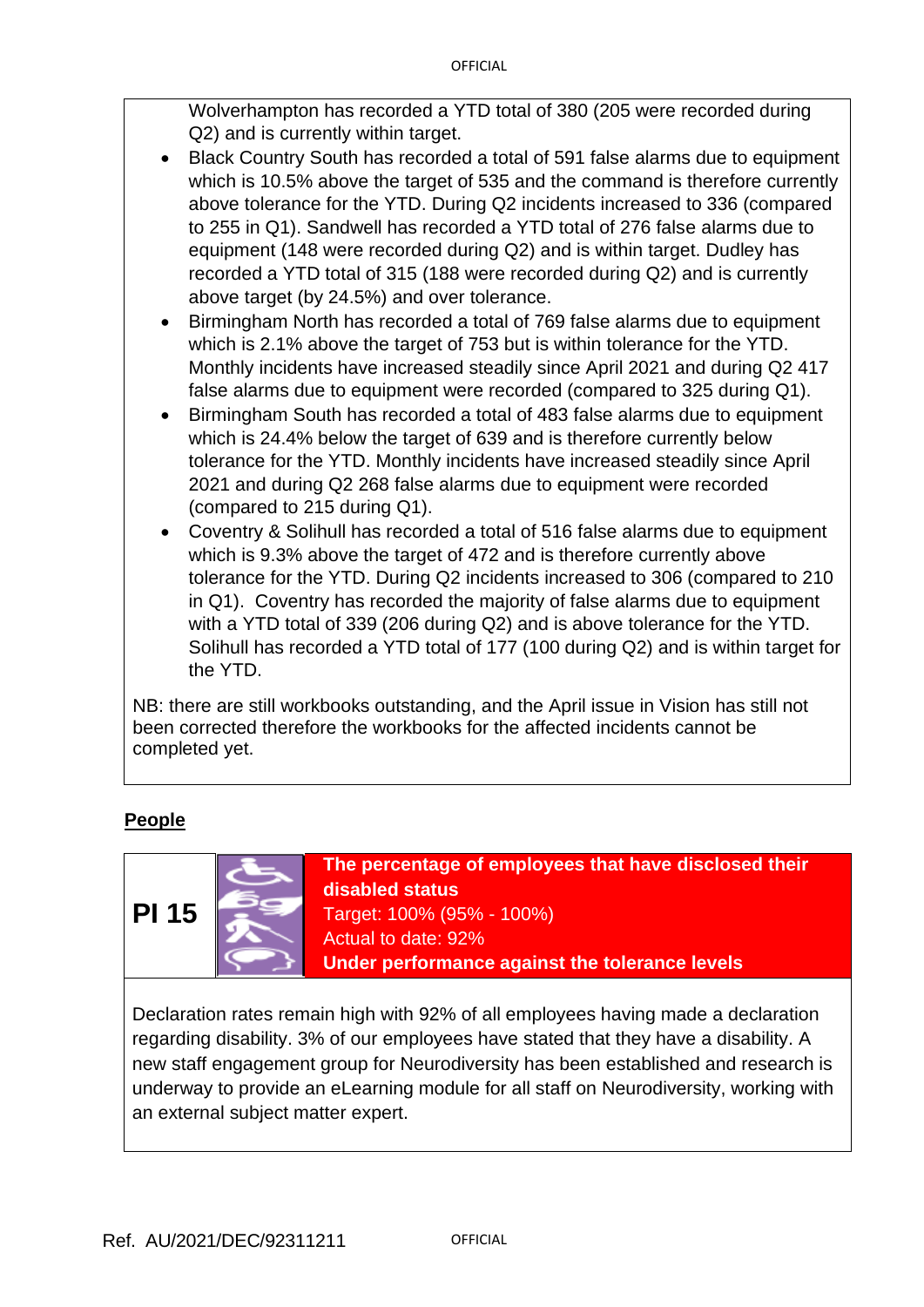

**The number of female uniformed staff** Target: 175 (166 – 183) Actual to date: 163 **Under performance against the tolerance levels**

Since April 2021, the Service has employed 32 new entrant firefighters, of these 5 (15%) are women. Whilst activity has been restricted due to the pandemic, a range of positive action initiatives continue for female candidates being delivered virtually. We have seen a decline in the number of females who are successful during recruitment, and this has been attributed to our inability to provide physical training sessions during the pandemic restrictions. Now that restrictions are easing, female recruitment courses that were facilitated in 2018 and 2019 will be re-introduced. Our positive action activity has been enhanced to encompass internal positive action for progression. During the attraction phase of promotion selection activity, candidates from under-represented groups will be actively engaged to encourage and support participation in selection activity. Advertisements are actively reviewed to ensure the language used is inclusive and 'masculine' words avoided.

# **PI 17**



**The percentage of all staff from BAME communities** Target: 13.7% (13.0% – 14.3%) Actual to date: 13.8% **Performance is within the tolerance levels**

Since April 2021, the Service has employed 32 new entrant firefighters, of these 12 (38%) are from a black, Asian, minority, ethnic (BAME) background. BAME candidates are offered online group workshops for preparation information and advice. These include an overview of the Service, the wider role, as well as general interview techniques and effective communication. Our positive action activity has been enhanced to encompass internal positive action for progression. During the attraction phase of promotion selection activity, candidates from under-represented groups will be actively engaged to encourage and support participation in selection activity.





**The percentage of uniformed staff from BAME communities** Target: 13.0% (12.3% – 13.6%) Actual to date: 13.0% **Performance is within the tolerance levels**

13.0% of uniformed staff are from black, Asian and minority ethnic (BAME) communities, which is exactly the same as per the target. See PI 17 for further information.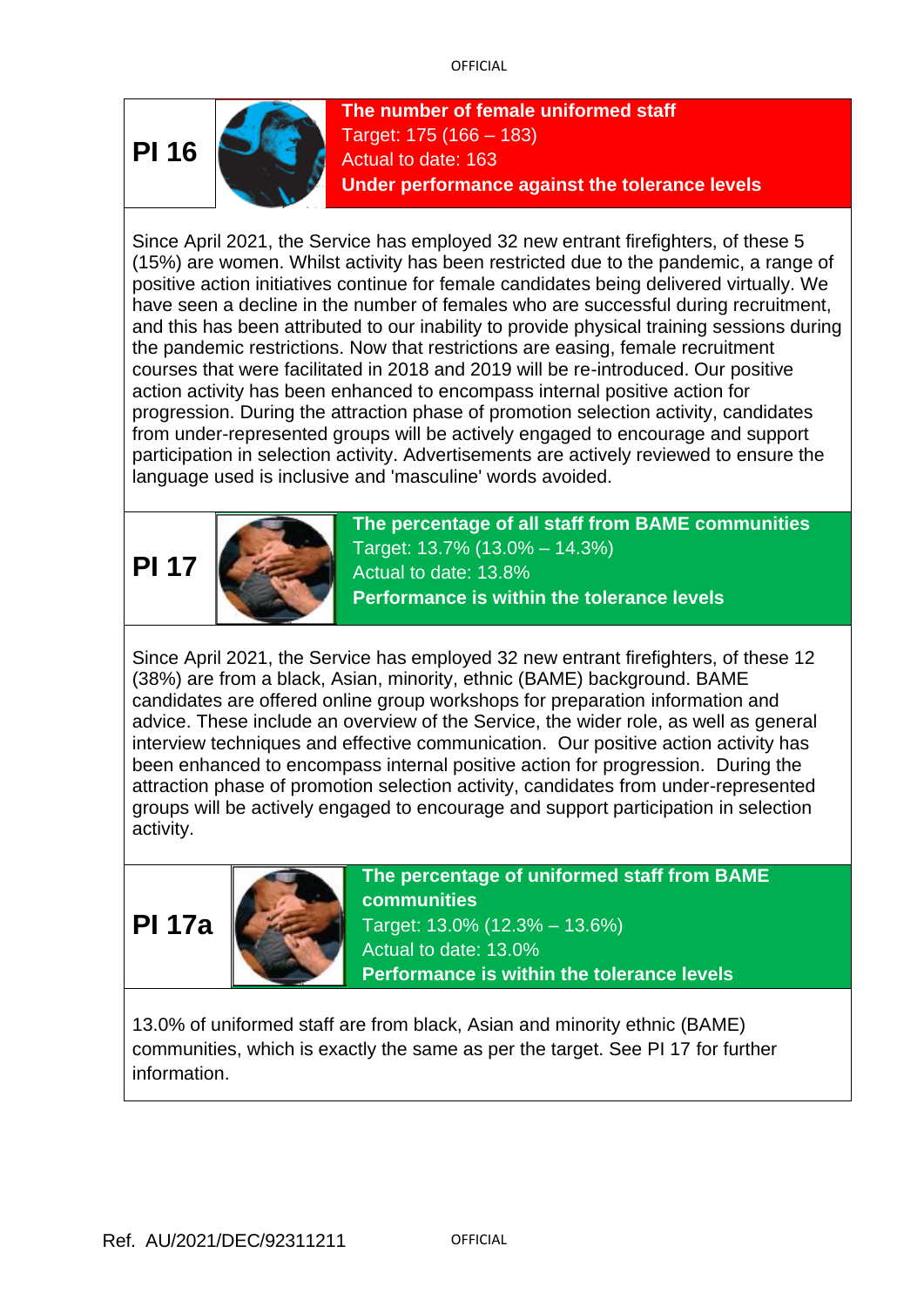

An average of 1.7 working days/shifts per person were lost due to sickness during quarter one, above the quarterly target and upper tolerance level, although representing a 13% reduction compared to the same period in 2020/21. A similar reduction is observed when Covid sickness is included (2.03 working days/shifts per person compared to 1.8 for the same period in 2020/21).

Note: only data for quarter one is available, and no further analysis has been able to be provided at the time of writing.



An average of 1.9 working days/shifts per person were lost due to sickness during quarter one, above the quarterly target and upper tolerance level, and represents an increase of 38% when compared to the same period in 2020/21. It is an increase of 39% if Covid sickness is included (2.24 working days/shifts compared to 1.61 for the same period in 2020/21).

Note: only data for quarter one is available, and no further analysis has been able to be provided at the time of writing.



**The average number of working days/shifts lost due to sickness – non-uniformed staff** Target: 1.9 (1.7 - 2.1) Actual: 1.2 **Over performance against the tolerance levels**

An average of 1.2 working days/shifts per person were lost due to sickness during quarter one, below the quarterly target and lower tolerance level, and represents a decrease of 42% compared to the same period in 2020/21. It is a reduction of 46% when Covid sickness is included (1.31 working days/shifts compared to 2.44 for the same period in 2020/21).

Note: only data for quarter one is available, and no further analysis has been able to be provided at the time of writing.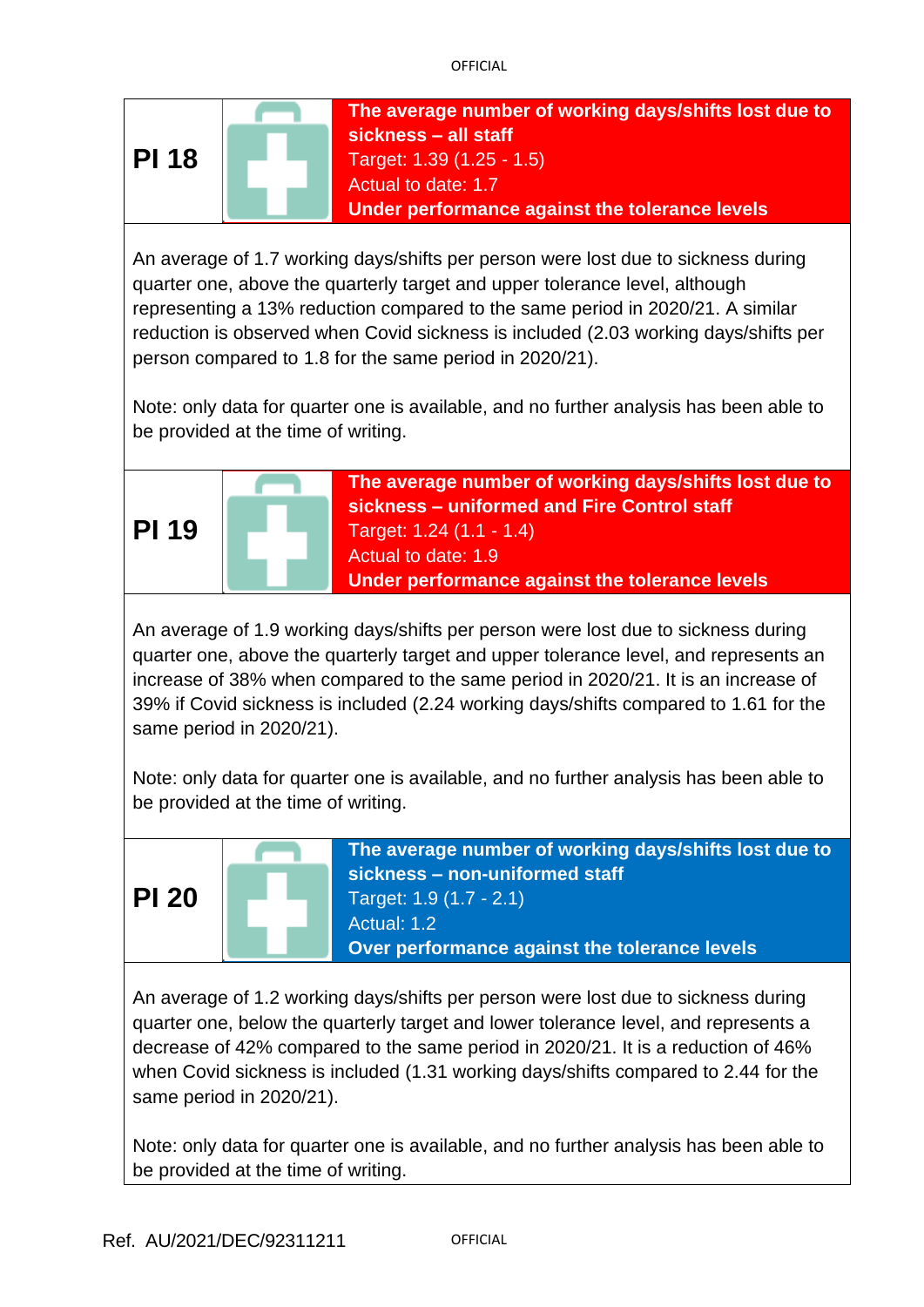# **Health, Safety and Wellbeing, and Finance and Resources**

**PI 21**



**The total number of injuries** Target YTD: n/a Actual to date: 73

There were 38 injuries during quarter 2 compared to 35 during quarter 1, representing another slight increase in injuries across the Service in quarter 2. The reason of injury is evenly spread across several different types, however Q2 has shown a significant increase in Slips/Trips. Further investigation shows that injuries occurred to 2 trainees and 5 operational staff, three involving hose, and two dismounting the appliance.



**The total number of RIDDOR injuries**

Target YTD: n/a Actual to date: 9

There were six RIDDOR reports during quarter 2, following three reports during quarter 1.

There were two reports relating to manual handling:

Pain in lower back when tried to reposition 13.5m ladder when it slipped during restowing onto appliance and pulled back injury whilst moving a 9m ladder into the property at an incident, stepped onto a child's plastic step-up toy which rocked and injured person slipped.

There were two reports relating to slips, trips and falls:

While undertaking Trainee Firefighter Development Programme training, the injured party turned their ankle over and sustained a fractured ankle (Cuboid bone). This occurred whilst running to pass on a message to the pump operator to turn water on and manhole cover flipped as injured person walked over it.

There was one report relating to work equipment: injured back using suction wrench.

There was one report relating to an injury from no accident: injury to thumb, opening near side middle locker.

Accident investigations have taken place with suitable learning being identified.